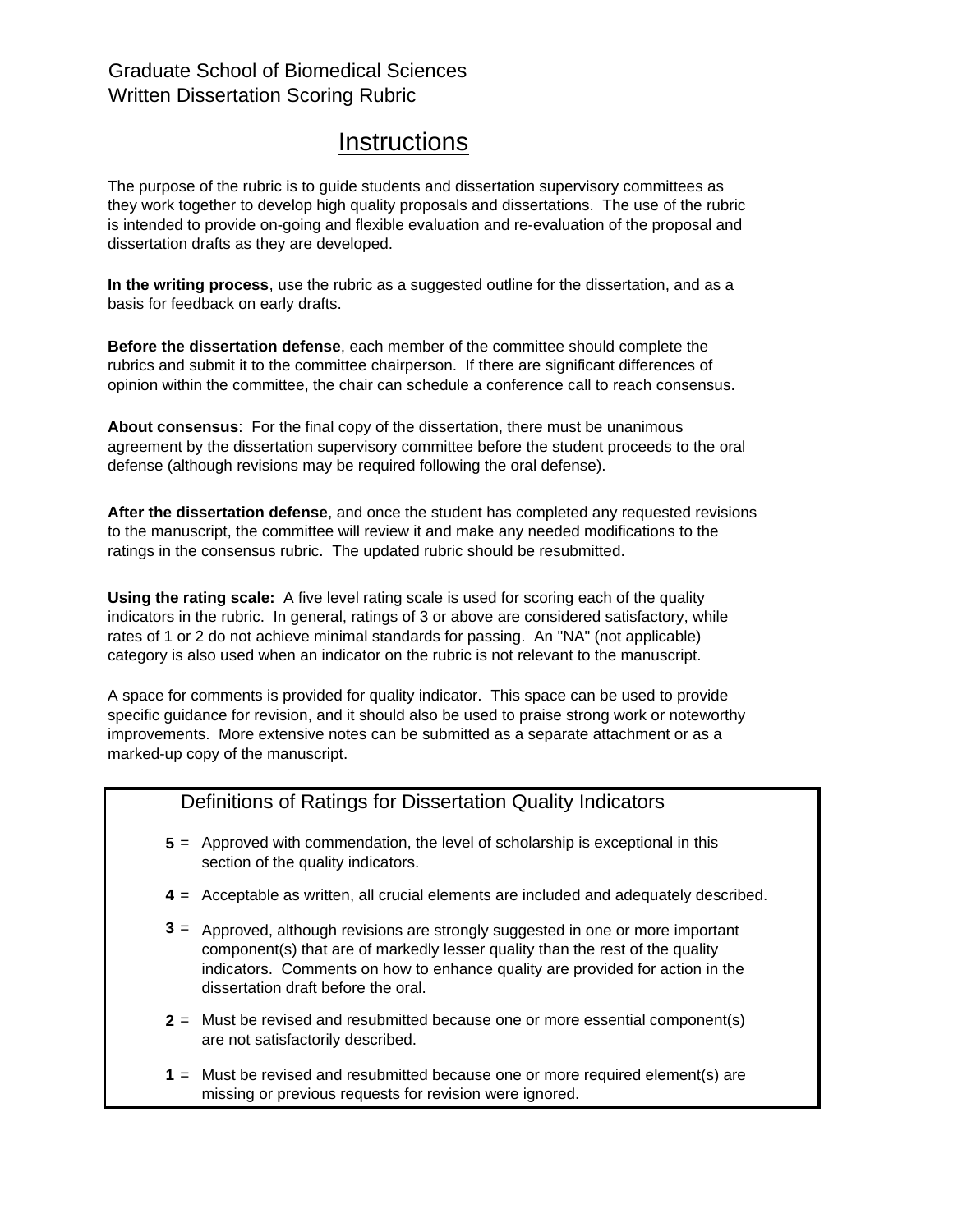## Dissertation Rubric

| Date:    |                                                                                                                                                                                                                                                                     | Evaluator: |                                                                                                 |               |
|----------|---------------------------------------------------------------------------------------------------------------------------------------------------------------------------------------------------------------------------------------------------------------------|------------|-------------------------------------------------------------------------------------------------|---------------|
| Student: |                                                                                                                                                                                                                                                                     |            |                                                                                                 | <b>Rating</b> |
|          | 1. Abstract contains a concise description of the study, a brief statement of the problem,<br>exposition of methods and procedures, and a summary of findsing and implications.<br>Comments:                                                                        |            |                                                                                                 |               |
|          | 2. The Introduction section has a clear statement demonstrating that the focus of the study is<br>on a significant problem that is worthy of study. There is a brief, well-articulated summary<br>of research literature that substantiates the study.<br>Comments: |            |                                                                                                 |               |
|          | 3. The Nature of the Study, Specific Research Question, Hypotheses, or Research<br>Objectives are briefly and clearly described.<br>Comments:                                                                                                                       |            |                                                                                                 |               |
|          | 4. The Purpose of the study is described in a logical, explicit manner.<br>Comments:                                                                                                                                                                                |            |                                                                                                 |               |
|          | 5. Operational Definitions of technical terms, jargon, or special work uses are provided.<br>Comments:                                                                                                                                                              |            |                                                                                                 |               |
|          | 6. The Significance of the study is described in terms of<br>a. knowledge generation,<br>b. professional application, and<br>c. positive social change<br>Comments:                                                                                                 |            |                                                                                                 |               |
|          | 7. There is an Introduction that describes<br>a. the content of the review,<br>b. the organization of the review, and<br>c. the strategy used for searching the literature.<br>Comments:                                                                            |            |                                                                                                 |               |
|          | expressed in<br>a. research questions and hypotheses, or<br>b. study questions and study objectives<br>Comments:                                                                                                                                                    |            | 8. The review of related research and literature is clearly related to the problem statement as |               |
|          | 9. The review of related research and literature includes<br>b. the relationship of the study to previous research<br>Comments:                                                                                                                                     |            | a. comparisons/contrasts of different points of view or different research outcomes,            |               |
|          | academic journals or there is justification for using other sources.<br>Comments:                                                                                                                                                                                   |            | 10. The content of the review is drawn from acceptable peer-reviewed journals or sound          |               |
|          | knowledge on the topic. The review is organized around major ideas or themes.<br>Comments:                                                                                                                                                                          |            | 11. The review is an integrated, critical essay on the most relevant and current published      |               |
|          | issue statement.<br>Comments:                                                                                                                                                                                                                                       |            | 12. The Introduction describes how the research design derives logically from the problem or    |               |